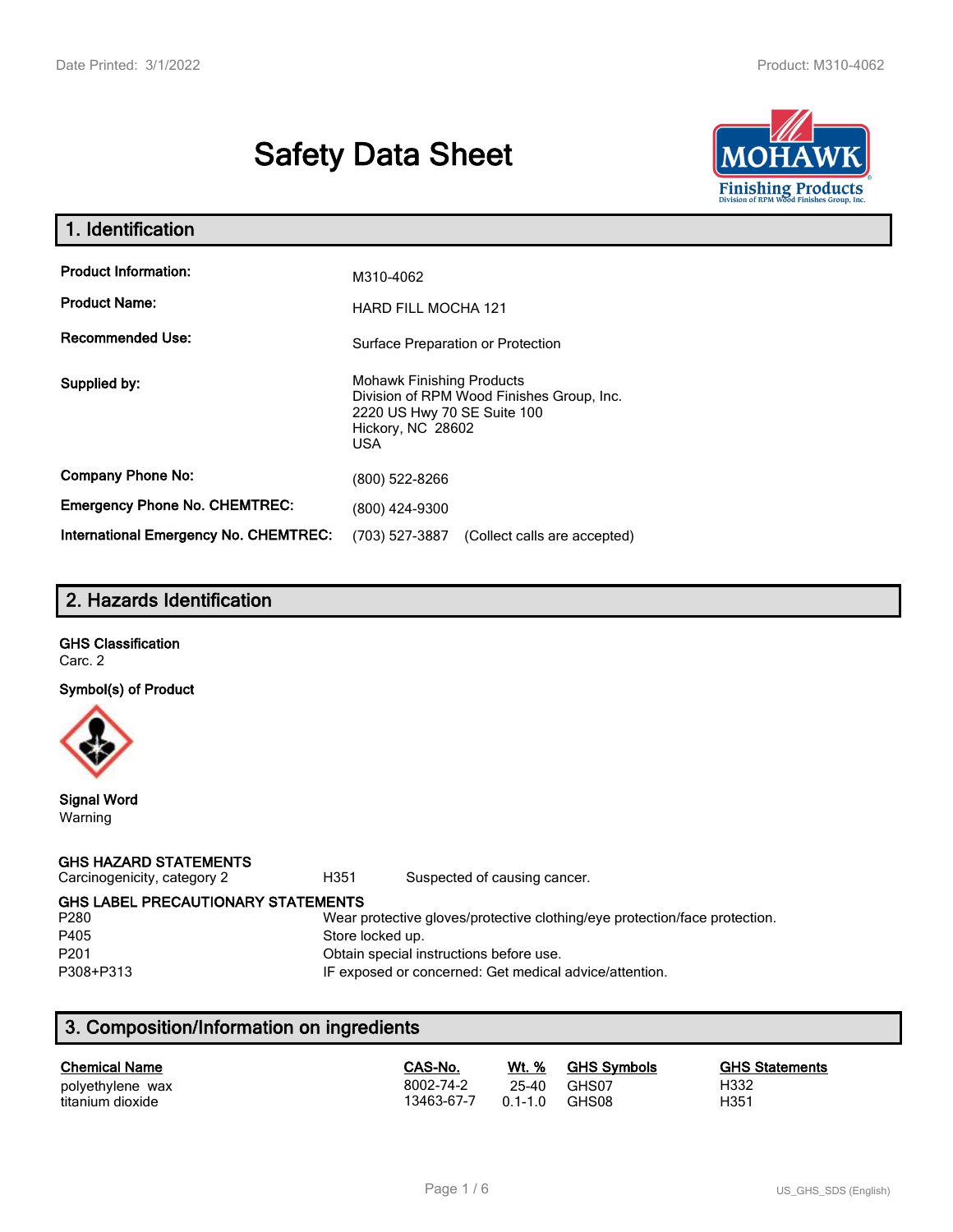The exact percentage (concentration) of ingredients is being withheld as a trade secret.

The text for GHS Hazard Statements shown above (if any) is given in the "Other information" Section.

# **4. First-aid Measures**



FIRST AID - EYE CONTACT: IF IN EYES: Rinse cautiously with water for several minutes. Remove contact lenses, if present and easy to do. Continue rinsing. If eye irritation persists: Get medical advice/attention.

FIRST AID - SKIN CONTACT: IF ON SKIN: Gently wash with plenty of Soap and Water. If skin irritation occurs: Get medical advice/ attention.

FIRST AID - INGESTION: IF SWALLOWED: rinse mouth. Do NOT induce vomiting. IF exposed or if you feel unwell: Call a POISON CENTER or doctor/physician.

FIRST AID - INHALATION: IF INHALED: If breathing is difficult, remove victim to fresh air and keep at rest in a position comfortable for breathing. IF exposed or if you feel unwell: Call a POISON CENTER or doctor/physician.

# **5. Fire-fighting Measures**

**SPECIAL FIREFIGHTING PROCEDURES:** This product is not expected to burn under normal conditions of use.

**FIREFIGHTING EQUIPMENT:** None.

### **6. Accidental Release Measures**

**ENVIRONMENTAL MEASURES:** No Information

**STEPS TO BE TAKEN IN CASE MATERIAL IS RELEASED OR SPILLED:** Sweep up or vacuum up spillage and collect in suitable container for disposal.

**7. Handling and Storage**



**HANDLING:** Avoid inhalation and contact with eyes, skin, and clothing. Wash hands thoroughly after handling and before eating or drinking. In keeping with safe handling practices, avoid ignition sources (smoking, flames, pilot lights, electrical sparks); ground and bond containers when transferring the material to prevent static electricity sparks that could ignite vapor and use spark proof tools and explosion proof equipment. Empty containers may retain product residue or vapor. Do not pressurize, cut, weld, braze, solder, drill, grind, or expose container to heat, flame, sparks, static electricity, or other sources of ignition. Any of these actions can potentially cause an explosion that may lead to injury.

**STORAGE:** Keep containers closed when not in use. Store in cool well ventilated space away from incompatible materials.

## **8. Exposure Controls/Personal Protection**

| Ingredients with Occupational Exposure Limits |                      |                       |                     |                         |  |
|-----------------------------------------------|----------------------|-----------------------|---------------------|-------------------------|--|
| <b>Chemical Name</b>                          | <b>ACGIH TLV-TWA</b> | <b>ACGIH-TLV STEL</b> | <b>OSHA PEL-TWA</b> | <b>OSHA PEL-CEILING</b> |  |
| polyethylene wax                              | $2 \text{ mg/m}$     | N.D                   | N.D.                | N.D.                    |  |
| titanium dioxide                              | $10 \text{ mg/m}$    | N.D                   | $15 \text{ mg/m}$   | N.D.                    |  |

**Further Advice: MEL = Maximum Exposure Limit OES = Occupational Exposure Standard SUP = Supplier's Recommendation Sk = Skin Sensitizer N.E. = Not Established N.D. = Not Determined**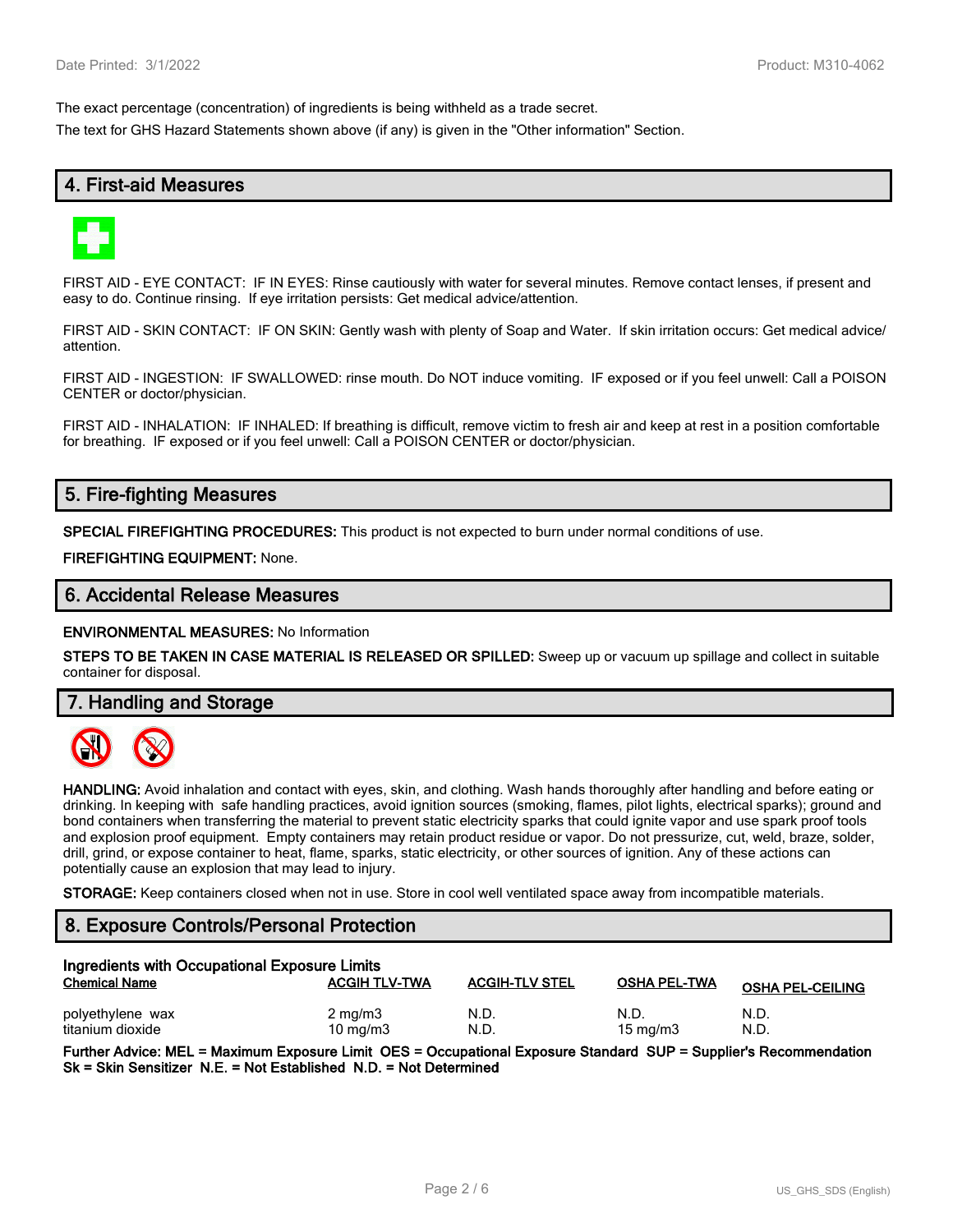## **Personal Protection**



**RESPIRATORY PROTECTION:** In case of insufficient ventilation wear suitable respiratory equipment.



**SKIN PROTECTION:** For prolonged or repeated contact use protective gloves.

**EYE PROTECTION:** Safety glasses



**OTHER PROTECTIVE EQUIPMENT:** No Information



**HYGIENIC PRACTICES:** It is good practice to avoid contact with the product and/or its vapors, mists or dust by using appropriate protective measures. Wash thoroughly after handling and before eating or drinking.

# **9. Physical and Chemical Properties**

| Appearance:                    | Solid                      | <b>Physical State:</b>                      | <b>SOLID</b>   |
|--------------------------------|----------------------------|---------------------------------------------|----------------|
| Odor:                          | None to Very Faint         | <b>Odor Threshold:</b>                      | Not determined |
| Density, g/cm3:                | 0.831                      | pH:                                         | Not determined |
| Freeze Point. °F:              | Not determined             | Viscosity:                                  | Not determined |
| <b>Solubility in Water:</b>    | Not determined             | Partition Coefficient, n-octanol/<br>water: | Not determined |
| Decomposition temperature, °F: | Not determined             | <b>Explosive Limits, %:</b>                 | Not determined |
| Boiling Range, °F:             | Not determined             | Flash Point, °F:                            | 390 °F         |
| Combustibility:                | <b>Supports Combustion</b> | Auto-Ignition Temperature, °F:              | Not determined |
| <b>Evaporation Rate:</b>       | Slower than Diethyl Ether  | Vapor Pressure, mmHg:                       | Not determined |
| <b>Vapor Density:</b>          | Not determined             |                                             |                |

# **10. Stability and reactivity**

**N.I. = No Information**

**STABILITY:** Stable under normal conditions. **CONDITIONS TO AVOID:** Not applicable. **INCOMPATIBILITY:** None known. **HAZARDOUS DECOMPOSITION PRODUCTS:** Not determined.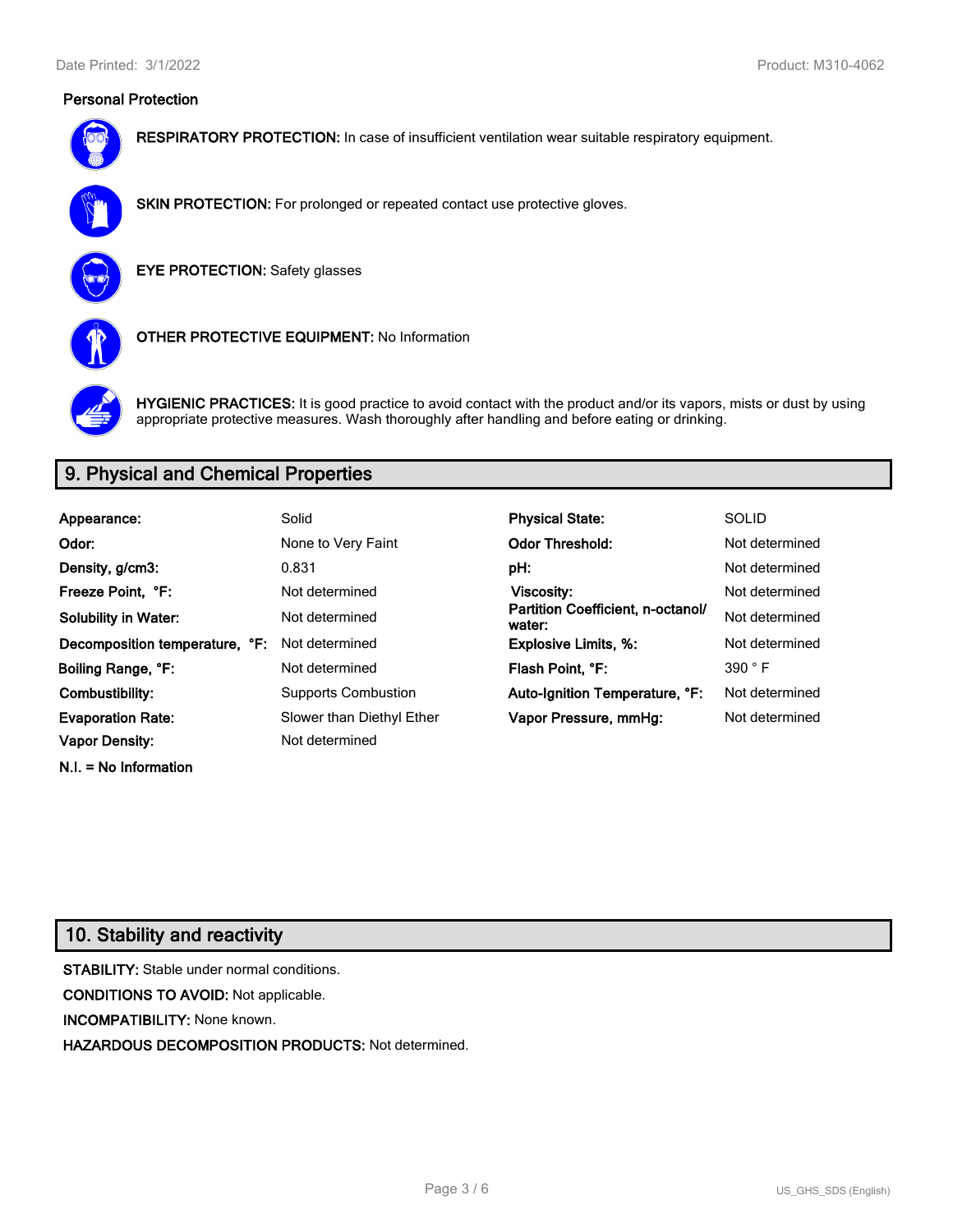# **11. Toxicological information**



**Practical Experiences**

**EMERGENCY OVERVIEW:** No Information

**EFFECT OF OVEREXPOSURE - EYE CONTACT:** No Information

**EFFECT OF OVEREXPOSURE - INGESTION:** No Information

**EFFECT OF OVEREXPOSURE - INHALATION:** No Information

**EFFECT OF OVEREXPOSURE - SKIN CONTACT:** No Information

**CARCINOGENICITY:** May cause cancer.

This product contains Titanium Dioxide, which is listed by IARC as possibly carcinogenic to humans (Group 2B). This listing is based on inadequate evidence of carcinogenicity in humans and sufficient evidence in experimental animals. This classification is relevant when exposed to titanium dioxide in dust or powder form only, including cured product that is subject to sanding, grinding, cutting, or other surface preparation activities.

#### **PRIMARY ROUTE(S) OF ENTRY:**

#### **Acute Toxicity Values The acute effects of this product have not been tested. Data on individual components are tabulated below**

**CAS-No. Chemical Name Oral LD50 Dermal LD50 Vapor LC50** 8002-74-2 polyethylene wax >3750 mg/kg Rat >3600 mg/kg Rabbit >14 mg/l 13463-67-7 titanium dioxide >10000 mg/kg Rat >10000 mg/kg Rabbit >20 mg/l

**N.I. = No Information**

### **12. Ecological information**

**ECOLOGICAL INFORMATION:** Ecological evaluation of this material has not been performed; however, do not allow the product to be released to the environment without governmental approval/permits.

# **13. Disposal Information**



**Product**

**DISPOSAL METHOD:** Waste from this material may be a listed and/or characteristic hazardous waste. Dispose of material, contaminated absorbent, container and unused contents in accordance with local, state, and federal regulations.

**STEPS TO BE TAKEN IN CASE MATERIAL IS RELEASED OR SPILLED:** Sweep up or vacuum up spillage and collect in suitable container for disposal.

### **14. Transport Information**

**SPECIAL TRANSPORT PRECAUTIONS:** No Information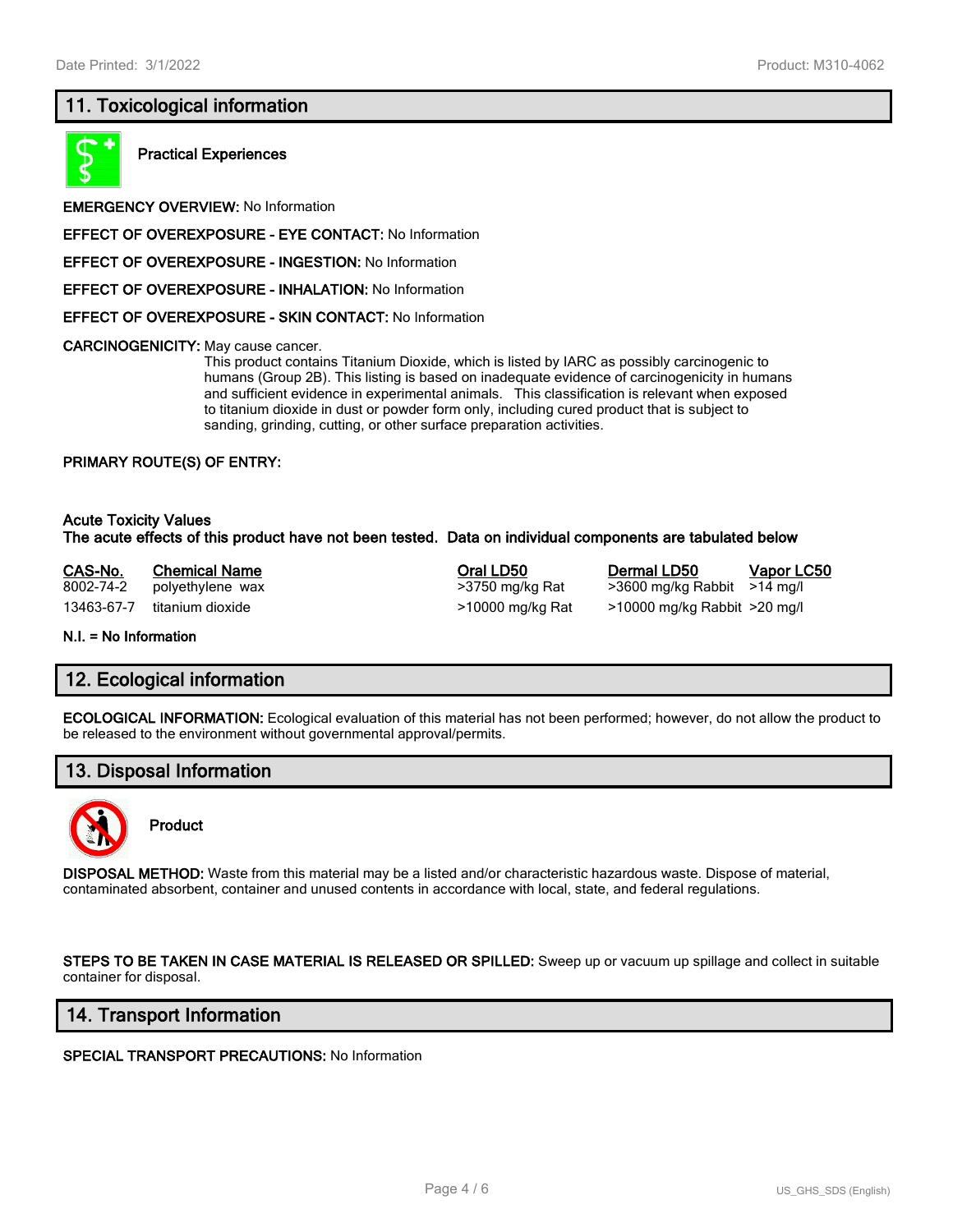**DOT:** NOT RESTRICTED **IATA:** NOT RESTRICTED **IMDG:** NOT RESTRICTED

# **15. Regulatory Information**

# **U.S. Federal Regulations:**

### **CERCLA - SARA Hazard Category**

This product has been reviewed according to the EPA 'Hazard Categories' promulgated under Sections 311 and 312 of the Superfund Amendment and Reauthorization Act of 1986 (SARA Title III) and is considered, under applicable definitions, to meet the following categories:

Chronic Health Hazard

### **SARA SECTION 313**

This product contains the following substances subject to the reporting requirements of Section 313 of Title III of the Superfund Amendment and Reauthorization Act of 1986 and 40 CFR part 372:

No Sara 313 components exist in this product.

#### **TOXIC SUBSTANCES CONTROL ACT**

This product contains the following chemical substances subject to the reporting requirements of TSCA 12(B) if exported from the United States:

| <b>Chemical Name</b> | CAS-No.   |
|----------------------|-----------|
| zinc                 | 7440-66-6 |
| lead                 | 7439-92-1 |

# **U.S. State Regulations:**

#### **CALIFORNIA PROPOSITION 65**

WARNING: Cancer and Reproductive Harm - www.P65Warnings.ca.gov.

Titanium Dioxide, Cancer, 0.2127% Cadmium, Reproductive Harm, 0%

| <b>Revision Date:</b>                                                                                                                                                                                                                | <b>Supersedes Date:</b><br>2/27/2022 |                              |   |                    | 7/24/2021 |                             |   |
|--------------------------------------------------------------------------------------------------------------------------------------------------------------------------------------------------------------------------------------|--------------------------------------|------------------------------|---|--------------------|-----------|-----------------------------|---|
| Reason for revision:<br>Substance Hazard Threshold % Changed<br>Substance and/or Product Properties Changed in Section(s):<br>01 - Product Information<br>03 - Composition/Information on Ingredients<br>15 - Regulatory Information |                                      |                              |   |                    |           |                             |   |
|                                                                                                                                                                                                                                      | Datasheet produced by:               | <b>Regulatory Department</b> |   |                    |           |                             |   |
| <b>HMIS Ratings:</b>                                                                                                                                                                                                                 |                                      |                              |   |                    |           |                             |   |
| Health:                                                                                                                                                                                                                              |                                      | <b>Flammability:</b>         | 0 | <b>Reactivity:</b> |           | <b>Personal Protection:</b> | х |